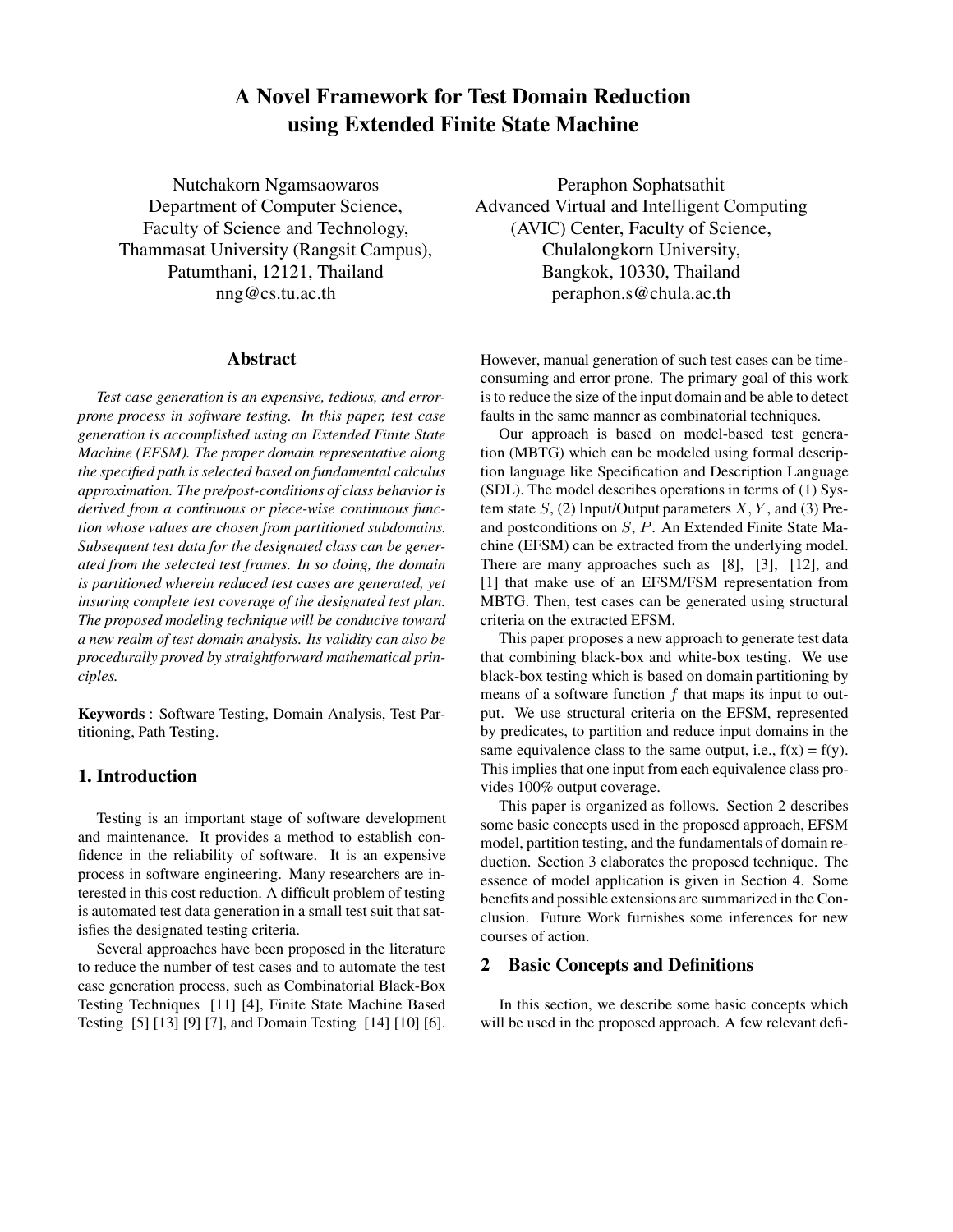nitions, notations, and assumptions are also provided.

## **2.1 System Model**

The model-based test generation is an approach to generate test cases from a model-based specification which is formal specification. It can be used as a prototype to bridge the gap between user requirements and formal specification. The model can serve both the purpose of specifying how the system should respond to inputs from its environment and to guide the selection of test cases. The model formulation is elucidated below.

#### **2.1.1 Extended Finite State Machine**

**Definition 1** Let X and Y be finite sets of input and output parameters, and V be a finite set of local and external variables. Denote the domain of  $X, Y$ , and  $V$  by  $D_X, D_Y$ , and D*<sup>V</sup>* , respectively.

An *Extended Finite State Machine* (EFSM) M over  $X, Y, V, D_X, D_Y$ , and  $D_V$  is a tuple  $(S, s, f, T)$ , where

- 1. S is a finite set of states,
- 2. s is the initial state,
- 3. f is the exit state,
- 4. T is a finite set of transitions from states  $i \rightarrow j$ , provided that  $i, j \in S$ . A transition  $t \in T$  is a 7-tuple  $(a, x, v, \rho, \Delta, y, a')$ , where
	- $a, a' \in S$  are the initial and final states of the transition, respectively.
	- $x \in X$  is the input to a and  $y \in Y$  is the output of a
	- $\rho$  :  $D_X \times D_V \rightarrow \{True, False\}$  is a predicate function of the transition.
	- $\Delta: D_X \times D_V \to D_Y$  is the output parameter function of the transition.

An EFSM consists of states (including an initial state and a final state) and transition between states. A state transition is triggered by an event provided that the enabling condition is satisfied. When a transition is traversed, the corresponding output parameter functions may be performed. An output parameter function may manipulate variables, read input, or produce output. An enabling condition is a boolean predicate that may use EFSM variables and must evaluate to TRUE in order to transit to next state. An EFSM can be represented as directed graphs where states are denoted by nodes and transitions by directed arcs. Figure 1 shows a graphical illustration of an EFSM representing the specifications of *mid()* function. State 1 and state 6 denote initial and exit state, respectively.



**Figure 1. EFSM representing the specifications of** *mid()* **function.**

#### **2.1.2 Domain Mapping Function**

As EFSM operations commence, the state changes while executing the input parameters that subsequently transformed into output parameters. These output parameters will in turn become input parameters of the next state. Thus, some input domain portion may be cut off during such transition through the path of execution using predicate function  $(\rho)$  as shown in Figure 2 while traveling through the path 1-2-4-6.



**Figure 2. Domain perspective in an EFSM**  $\mathsf{model}$   $(D_X \overset{y>x}{\longmapsto} D_X' \overset{x>0}{\longmapsto} D_X''$ 

A *predicate function* is an algebraic expression of input and local variables related by one of the conditional operators  $\{>, <, =, \geq, \leq, \neq\}$ . The output value of this function is  $TRUE$  or  $FALSE$ . If the value is  $TRUE$ , then it maps the valid domain from node i to the next node  $i + 1$ . Thus, a predicate function restricts the space of program variables to certain portions of the input domain. For example, the predicate  $x > 10$  describes the portion of the input domain of the incoming node that must be greater than 10.

To simplify the problem, predicate functions in this paper are based on the following assumptions:

- The predicate functions are of numeric relationships.
- Domains are either finite integer (piece-wise) or continuous.
- predicate functions are of the forms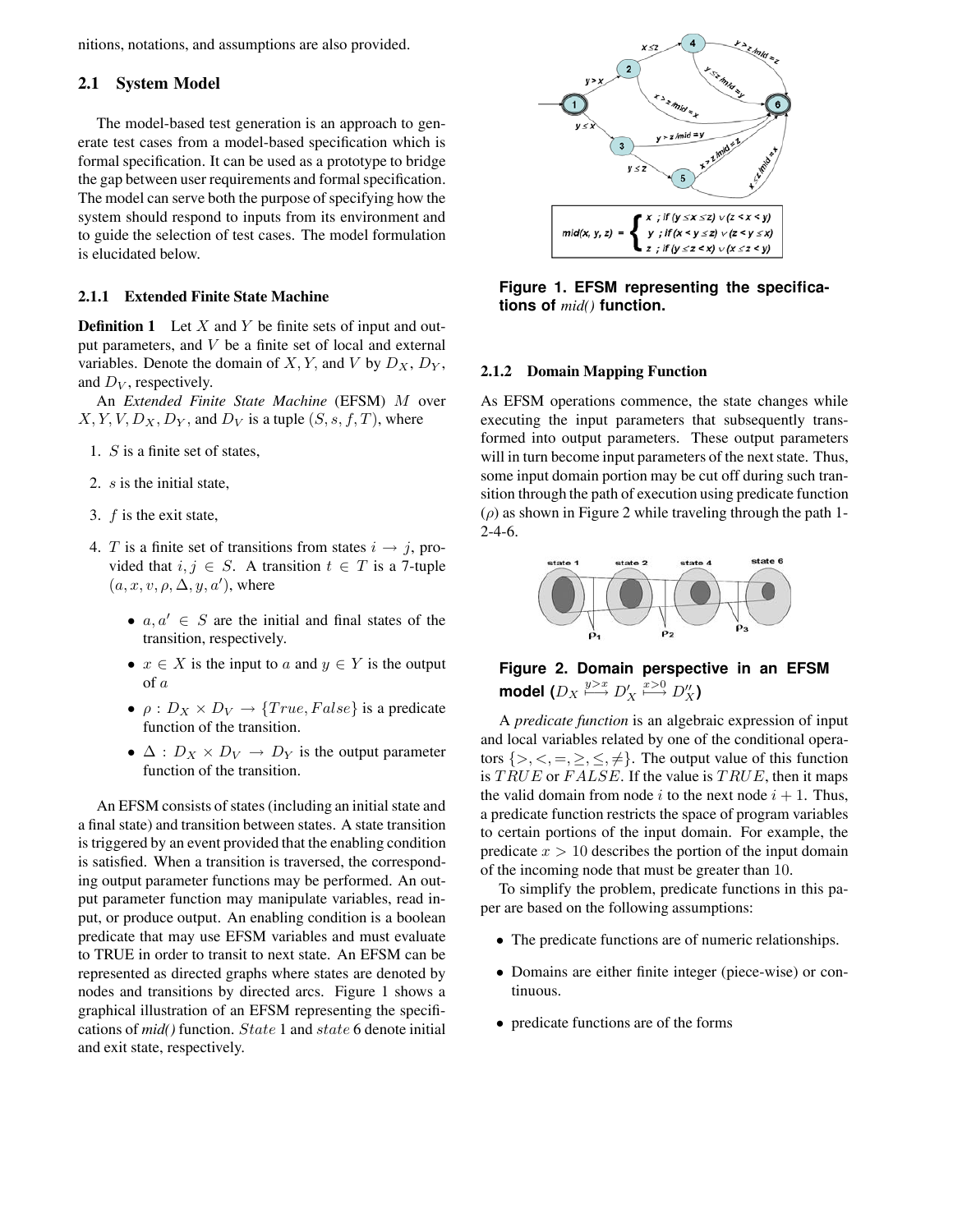- **–** xΘy,
- **–** xΘc, or
- **–** xΘexp

where  $\Theta$  denotes a relational operator  $\{>, <, =, \geq, \leq, \neq\},$  $c$  is a constant, and  $exp$  is an expression.

## **2.2 Fundamentals of Domain Reduction**

From the previous example, an input domain may be reduced by getting rid of invalid subdomains. From Figure 2, the predicate function  $\rho$  maps the relevant domain from node i to the next node, reducing the size of the domain. The invalid portions are thus discarded from the original domain during such transitions.

To further elaborate domain reduction concepts, consider a predicate function of two variables x and y. Let  $[l_x, u_x]$ and  $[l_y, u_y]$  be the domains of x and y. And suppose that the precondition is  $x>y$ . The six possible domain arrangements of  $x$  and  $y$  are shown in Figure 3. The invalid portions of x and y satisfying the predicate  $x>y$  are highlighted in the Figure. From this example, additional premises can be inferred that a domain may be reduced if

- variables are in the same convex domain, and
- variables are *dependent*.



**Figure 3. The valid domains satisfying the** predicate  $x > y$ . The shaded areas are in**valid domains**

### **2.3 Hoare Triple Sequence**

We utilize Hoare tipple to describe the formulation of the proposed EFSM model.

**Definition 2** Let  $a \in S$  be an arbitrary state. An assertion at a, denoted by  $g(a)$ , can be evaluated to true or false. An assertion of the preceding state a is called a *precondition*  $P$ , and an assertion of the succeeding state  $\alpha$  is called a *postcondition* Q. The set of precondition and postcondition are denoted by  $\{P\}$  and  $\{Q\}$ , respectively.

**Definition 3** An execution sequence is a **Hoare triple** denoted by  $\{P\}M\{Q\}.$ 

The precondition  $\{P\}$  is the condition representing selected input value while the postcondition  $\{Q\}$  describes the output domain. M is the assertion statements  $q(a)$  under investigation.

Figure 4 demonstrates how Hoare triple is applied to the proposed model.  $\{P, D_X^0\}$  selects the input domain for use by the EFSM, which in turn produces  $\{Q, D_Y\}$ . Further analysis of the EFSM  $(M_0)$  reveals the path 1- $M_1$ -6 formed by  $\{(y > x), D'_X)\}M_1\{Q, D_Y\}$ . Using the precondition as a domain mapping function and focusing on the dependent variables, a series of progressive transitions can be established to derive some expressions (predicates) representing the path expression, or simply put *state transition from* i *to*  $j$ . One such expression/predicate is the output of node 1 as  $y > x$  which becomes the input of  $M_1$ . Subsequent analysis of M*<sup>i</sup>* can be carried out in the same manner.



**Figure 4. Hoare Triple being applied to an EFSM model**

## **3 Domain of Partition Testing**

Partition testing is a popular approach to generate test cases from a model-based specification. This study employs the technique to divide the input domain into subdomains, whereby representatives of each sub-domain are selected to generate the desired test cases from proper combination of subdomains. Two input values are considered to be equivalent if and only if the operations have the same behavior satisfying the same preconditions of the specification. We will introduce the data structure and its construction rules used in the domain partitioned model. Figure 3 demonstrates one-dimensional domain partitioning from the given predicate. We will show how the same modeling approach is extended to higher dimensions and more complicated predicate functions in the sections that follow.

## **3.1 Domain Partitioned Model**

The basic representation of input domain partitioning to subdomains employs conventional tree notion. As shown in Figure 5, the input domain denotes the root of the tree. All intermediate nodes represent various hierarchies of partitions and sub-partitions. The leaf nodes denote test frames generated from their corresponding parent partitions. The data structure of such representation can be written as a 2 tuple sequence of the form  $(\rho, D)$ , where  $\rho$  is a predicate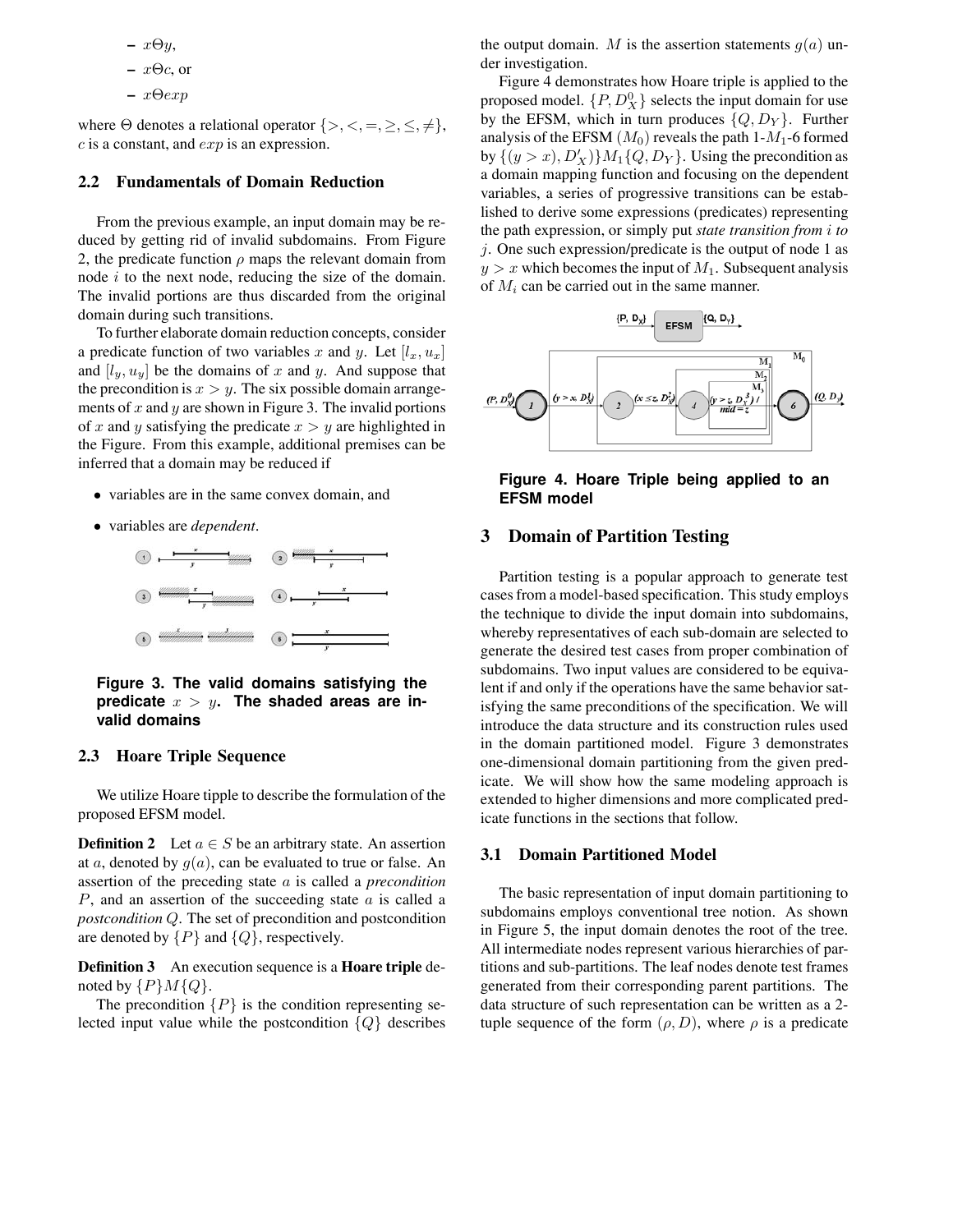function serving as the partition function and  $D$  is the set of variables. The partition function is either predicates in an EFSM or preconditions  $\{P\}$  from Hoare triple sequence. The resulting domain subspace  $Z$  can be defined as

$$
Z_{ij} = \{ (P, D_X^0), (\rho_i, D_i^1), (\rho_{ij}, D_{ij}^2) \}
$$

where  $i \in \{1...m\}$  and  $j \in \{1...n\}$ .

The  $i^{th}$  domain at level k partitioned in n pieces can be defined as *n*



**Figure 5. Domain partitioning tree representation**

#### **3.2 Test Frame Derivation**

Analysis of partition function on a given input domain utilizes principles of Calculus. The underlying input specification, preconditions, and predicates are taken into derivation. If the set of variables is continuous over the entire input domain, the corresponding partition function will be easily derived. On the contrary, should the above governing mandates do not come in concert with one another, the set of variables may not be entirely continuous, but piecewise continuous. In which case, the representative function must be separately derived, resulting in partitioned domain functions. We illustrate the derivation by a few examples as shown in Figure 6, where 6a and 6b demonstrate frame derivation on linear and quadratic domains. The third example (6c) depicts the case of piece-wise continuous partition function.

Thus, the valid domain can be estimated by the function:

$$
\sum_{i=1}^{n} (u_y - f(i'\Delta x)) \Delta x
$$

where  $\Delta x = \frac{u_x - l_x}{n}$ ;  $i' = i - 1$ 

However, it is not necessary to divide the rectangle in the same width. The proposed partitioning technique by rectangular approximation merely rests on Calculus principles that are simple to automate the test process.



**Figure 6. Examples of test frames derivation using rectangular approximation**

During rectangular approximation, each subdivision  $D_X^0, D_{X,i}^1, D_{X,ij}^2, D_{X,ijk}^3, \ldots$  determines not only how close the approximation will be, but the granularity of test partitions as  $\Delta x$  is successively refined, or equivalently deeper traversal into domain partition tree. Upon stopping of subdivisioning, the path from  $D_X$  to each leaf node will denote an expression of the designated test frame. All variables, preconditions, and input specification of that test frame will constitute the desired test cases.

Each test frame can be described from the root node D*<sup>X</sup>* to its leaf node  $\tau_{ij}$  as follows:

$$
\tau_{ij} = (l_x \le x \le u_x) \land (f(x) \le y \le u_y)
$$

where  $f(x) = \rho$  is a predicate function,  $l_x$  is the lower bound of x satisfying the function  $f(x)$ , and  $u<sub>y</sub>$  is the upper bound of y satisfying the function  $f(x)$ .

A test case,  $t$ , generated from a given test frame,  $\tau_{ij}$ , can be expressed as

$$
t = \{(x, y) \in \Re^2 | l_x \le x \le u_x, f(x) \le y \le u_y \}.
$$

Once the test frame and its corresponding test cases are obtained, a test path that forms the domain subspace  $Z$  is applied to the EFSM for cross-validation on all preconditions  $\{P\}$ , statements M, and postconditions  $\{Q\}$ .

The following comprehensive example describes the process of test frame generation from domain partitioning.

**Example** Consider the test problem of Figure 1 which is further elucidated in Figure 4. Suppose we want to generate test cases which exercise the path 1-2-4-6. Let the initial domains of x, y, and z be  $x,y,z \in [0,...,99]$ . If we map the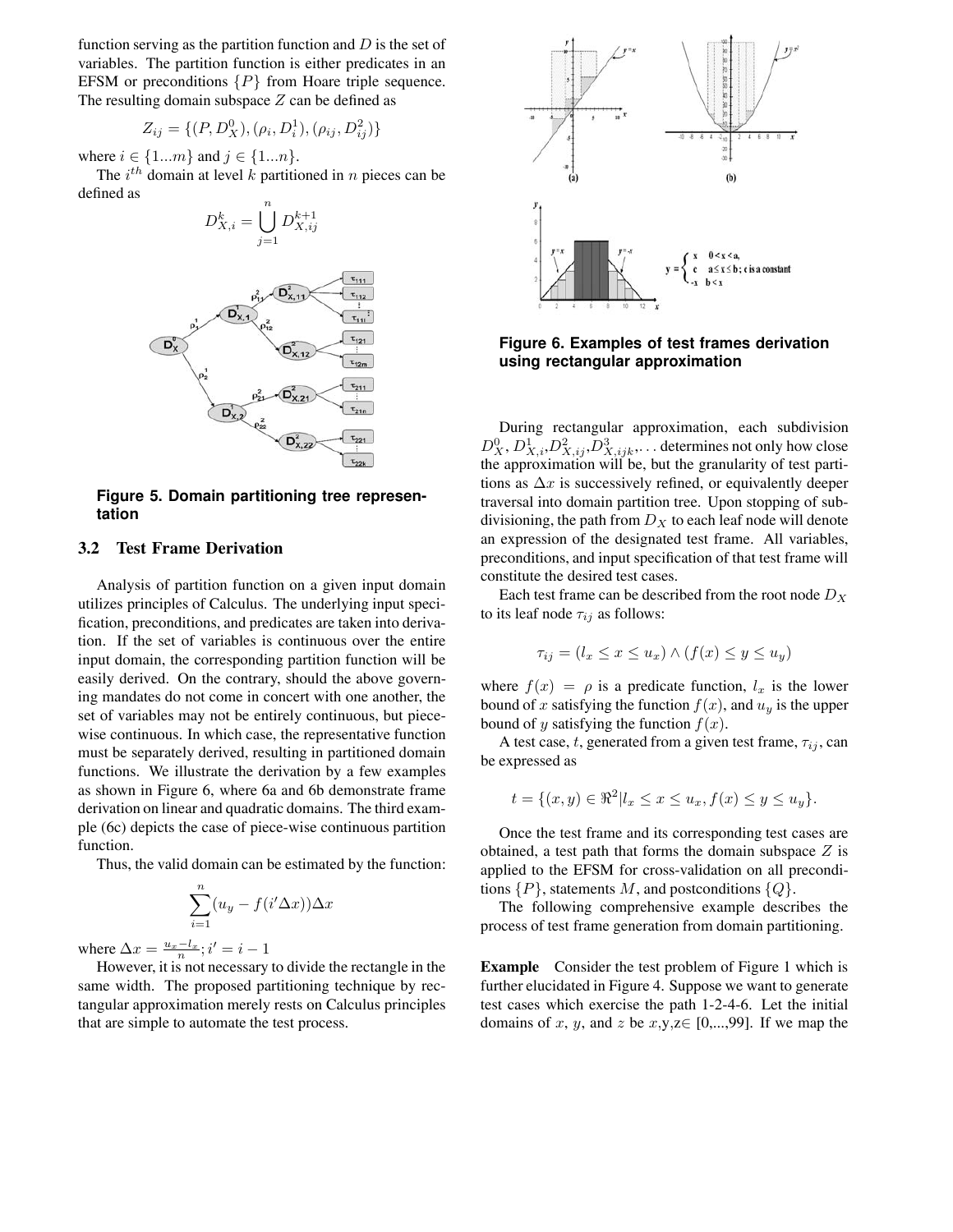domain to two dimensional graph, the initial domain covered by x and y will be the area bounded by the lines  $x =$ 0,  $x = 99$ ,  $y = 0$ , and  $y = 99$  which form a rectangle shown in Figure 7(a). This domain is the input domain  $D_X^0$  of  $M_0$ . The predicate  $y > x (\rho_1)$  enables the transition to the exit state of  $M_0$ . This predicate function partitions  $D_X^0$  into two subdomains, namely  $D_{X,1}^1$  satisfying the condition  $y > x$ and  $D_{X,2}^1$  satisfying  $y \leq x$ , as depicted in Figure 7(b). The reduced domain  $D<sup>1</sup>$  thus serves the test path 1-2.

Consider the next test path 2-4, rather than taking all  $D_{X,1}^1$  to be the input domain for  $M_1$ , we further divide  $D_{X,1}^1$ into four test frames  $D_{X,11}^1$ ,  $D_{X,12}^1$ ,  $D_{X,13}^1$ , and  $D_{X,14}^1$  using *rectangular estimation* principle of Calculus as shown in Figure 7(c). Figure 7(d) and (e) illustrate the domain partition on condition  $z \geq x$ .

The final transition from state 4 to 6 considers the relationship between the domains of  $y$  and  $z$ , superimposed on the previous domain in Figure 7 (e). The final partitioning is degenerated to lines bounding previously defined partitions that represent only valid z.

It is worth noting that domain partitioning using rectangular approximation can be performed at different level of granularity. The above example utilizes four equal width partitions  $D_{X,11}^1$ ,  $D_{X,12}^1$ ,  $D_{X,13}^1$ , and  $D_{X,14}^1$  for illustrative purpose only. In actual analysis,  $\Delta x$  should be small enough to closely approximate the predicate function in the same manner as that of Calculus.



**Figure 7. Test frame generation for the path 1-2-4-6**

#### **3.2.1 Representation of Domain**

For each execution state of the EFSM, the set of input parameters, as well as output parameters can be denoted by  $X_i$ , and  $Y_i$ , respectively, where  $X_i = \{X_1, \ldots, X_m\}$ , and  $Y_i = \{Y_1, \ldots, X_n\}$ . The region of each domain is represented by

$$
l_{x_1} \leq x_1 \leq u_{x_1}, \quad l_{y_1} \leq y_1 \leq u_{y_1} \n l_{x_2} \leq x_2 \leq u_{x_2}, \quad l_{y_2} \leq y_2 \leq u_{y_2} \n \vdots \qquad \vdots \qquad \vdots \n l_{x_m} \leq x_m \leq u_{x_m}, \quad l_{y_n} \leq y_n \leq u_{y_n}
$$

in matrix notation

$$
\begin{bmatrix} l_{x_1} \\ l_{x_2} \\ \vdots \\ l_{x_m} \end{bmatrix}_i \leq \begin{bmatrix} x_1 \\ x_2 \\ \vdots \\ x_m \end{bmatrix}_i \leq \begin{bmatrix} u_{x_1} \\ u_{x_2} \\ \vdots \\ u_{x_m} \end{bmatrix}_i,
$$
  

$$
\begin{bmatrix} l_{y_1} \\ l_{y_2} \\ \vdots \\ l_{y_n} \end{bmatrix}_i \leq \begin{bmatrix} y_1 \\ y_2 \\ \vdots \\ y_m \end{bmatrix}_i \leq \begin{bmatrix} u_{y_1} \\ u_{y_2} \\ \vdots \\ u_{y_m} \end{bmatrix}_i.
$$

or in final matrix form

$$
L_X \le X \le U_X, L_Y \le Y \le U_Y
$$

#### **3.2.2 Predicate Function Representation**

In the proposed EFSM model, a predicate function of an edge between state i and  $i+1$  can be represented in a general equation as follows:

$$
A_1 \vec{X^1_i} + A_2 \vec{X^2_i} + \ldots + A_n \vec{X^n_i} \Theta C
$$

where  $\Theta$  is one of conditional operators  $\{>, <, =, \geq, \leq, \neq$  $\}, \ \vec{X}_i^n$  is a vector of variables  $x_k^n$  at state i, and  $A_n$  is a coefficient matrix of vector  $\vec{X}$ ,  $A_n \in C^{n \times n}$  of the form

$$
\vec{X}_i^n = \begin{bmatrix} x_1^n \\ x_2^n \\ \vdots \\ x_m^n \end{bmatrix}_i, A_n = \begin{bmatrix} a_{11} & a_{12} & \dots & a_{1m} \\ a_{21} & a_{22} & \dots & a_{2m} \\ & & \vdots & \\ a_{m1} & a_{m2} & \dots & a_{mm} \end{bmatrix}
$$

For example, the predicate function  $y > x^2$  represented in equation as  $y - x^2 > 0$  denoted in matrix by

|  |  | $\left[\begin{array}{cc} 0 & 0 \\ 0 & 1 \end{array}\right] \left[\begin{array}{c} x \\ y \end{array}\right] + \left[\begin{array}{cc} -1 & 0 \\ 0 & 0 \end{array}\right] \left[\begin{array}{c} x^2 \\ y^2 \end{array}\right] \left[\gg\right] \left[\begin{array}{c} 0 \\ 0 \end{array}\right]$ |  |
|--|--|--------------------------------------------------------------------------------------------------------------------------------------------------------------------------------------------------------------------------------------------------------------------------------------------------|--|
|  |  |                                                                                                                                                                                                                                                                                                  |  |

## **4 Model Evaluation**

To achieve the goal of the study, the following questions are addressed:

- 1. How is the effectiveness measured?
- 2. How is cost reduction measured?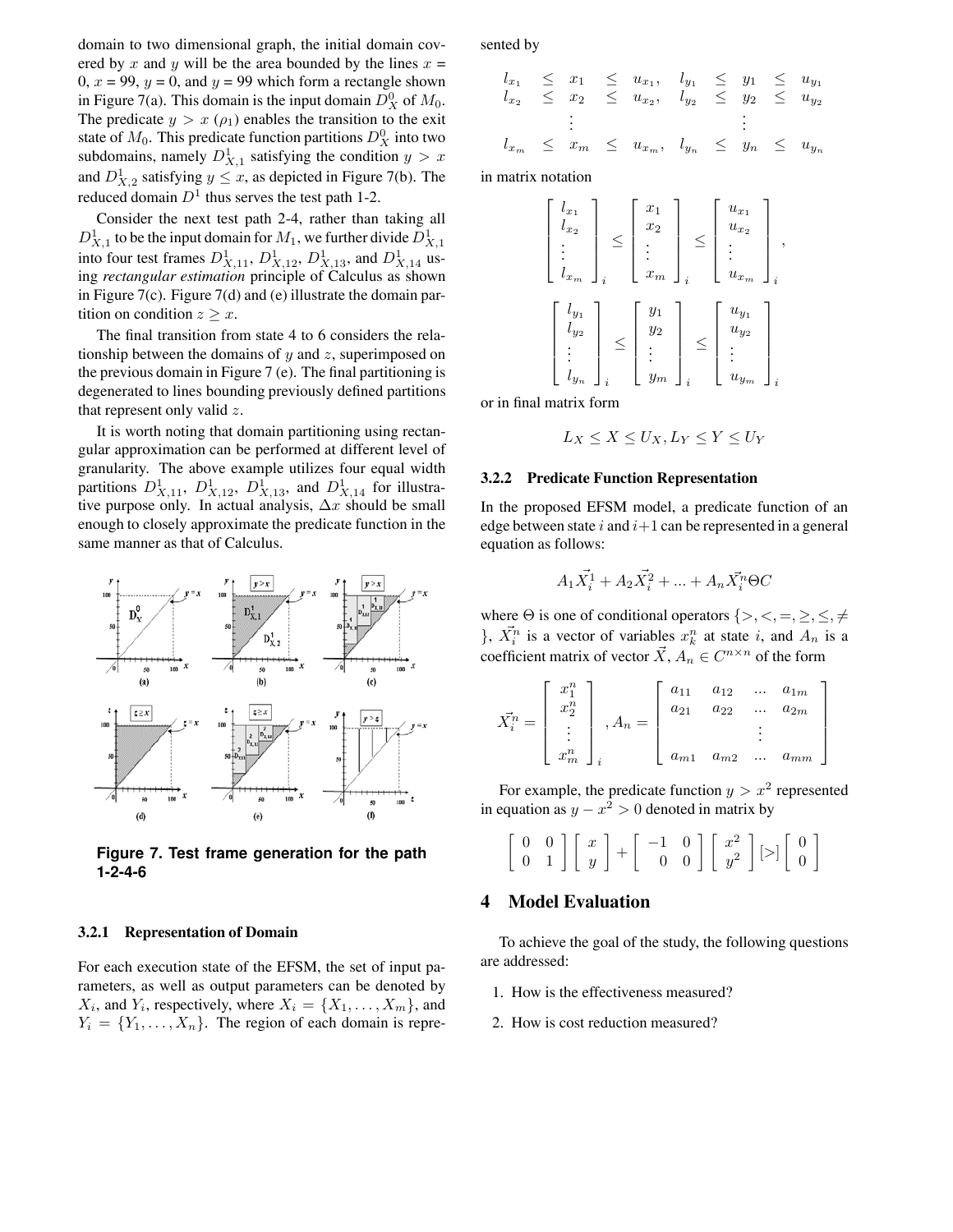Two metrics are defined to answer the above questions quantitatively.

The *effectiveness* is measured by the percentage of domain-specification requirements covering the test model, which can be simply estimated by summation of  $\tau_{ij}$ . The domain-specification requirements are computed by  $\int_{l_x}^{u_x} (u_y - f(x)) dx$ . Thus, the effectiveness (VT) is evaluated as follows:

$$
VT = \frac{\sum_{j=1}^{k} \tau_{i,j}}{\int_{l_x}^{u_x} (u_y - f(x)) dx}
$$

This study employs a simple bounded region which is bounded by the lines  $x_1 = l'_x$ ,  $x_2 = u'_x$ ,  $y_1 = l'_y$ , and  $y_2 =$  $u'_y$ . Such a premise lends itself to exploit the benefits from rectangular approximation as shown in the above example. Each rectangular region  $(\tau_{ij})$  can be computed by

$$
\tau_{ij} = (u'_x - l'_x) \times (u'_y - l'_y)
$$

**Table 1. VT of predicate function**  $y > x$ 

| No.of $\tau$ | $x, y \in [-20, , 20]$ | $x \in [-6, , 6],$ |
|--------------|------------------------|--------------------|
|              |                        | $y \in [0, , 90]$  |
|              | 13.0435                | 69.2308            |
| 2            | 56.5217                | 69.2308            |
| 4            | 78.2609                | 86.5385            |
| 8            | 89.1304                | 93.7500            |
| 16           | 94.4293                | 96.9952            |
| 32           | 96.9769                | 98.2359            |
| 64           | 98.2507                | 99.2713            |

The VT indicates the coverage of domain testing. Table 1 shows the resulting VT approaching 100% as the number of  $\tau_{ij}$  increases. A corresponding test case for each  $\tau_{ij}$  is generated. Therefore, if the results yield high VT, more number of test cases must be generated accordingly.

The *cost reduction* measures how much the size of the domain is reduced. To evaluate cost reduction, the selected domain is compared with the initial domain. The ratio of selected domain to the initial domain is therefore

$$
VS = \frac{\sum_{j=1}^{k} \tau_{i,j}}{(u_x - l_x) \times (u_y - l_y)} \times 100
$$

## **5. Model Application**

To generate test frames from an EFSM, a path from the initial state to the exit state and the corresponding input domain must be specified. Preconditions are used to scope the input domain. Predicates along the selected path are also applied to progressively partition the domain, as well as to check if the derived test frames are valid domain for the next state. An algorithm for test frame generation is given below. **Input**: Input domain  $D_X$ , specified path from initial state to exit state. **Output**: Set of test frames CurrentState =  $s$ ;  $T_{CurrentState} = \emptyset$ ; {Set of test frames of current

state} Use *precondition* of transition to reduce the domain of test frame;

**while**  $CurrentState \neq Existstate$  **do** 

**if**  $T_{CurrentState} = \emptyset$  **then** Partition domain into  $n$  test frames with *predicate function* using *rectangular estimation method*; Add partition test frame into T*CurrentState* **if** *Each test frame size is less than*  $\epsilon$  **then if** CurrentState  $\neq a_0$  **then** CurrentState = PreviousState **else** No solution found {not possible domain partition} **end end end else** Select some test frames to be the domain of the next state and remove them from T*CurrentState*; CurrentState = NextState; **end end**

**Algorithm 1**: The test frame generation algorithm

**end**

Based on the definitions and representations of the proposed domain reduction framework established so far, the final EFSM of the sample program culminates to the following derivations which are summarized in Figure 8.

$$
\{P, D_X^0\} M_0\{\infty, \emptyset\}
$$
  

$$
\{(y > x), D_{X,1}^1\} M_1\{\infty, \emptyset\}
$$
  

$$
\{(x \le z), \{D_{X,11}^2, D_{X,12}^2, D_{X,13}^2\}\} M_2\{\infty, \emptyset\}
$$
  

$$
\{(y > z), \{D_{X,11}^3, D_{X,12}^3, D_{X,13}^3\}\} M_3\{(mid = z, D_Y\}
$$

The initial input domain, under the given predicate function, is reduced by the ratio *VS*. The output parameter *mid*, which is initially undefined, takes on designated intermediate results as the transition progresses, and is eventually stabilized as the domain shrinks down by the ratio  $VT$ . Execution of the EFSM terminates as it reaches the exit state.

The percentage of domain reduction is computed by

$$
VS = \frac{75}{1,000,000} = 0.000075
$$